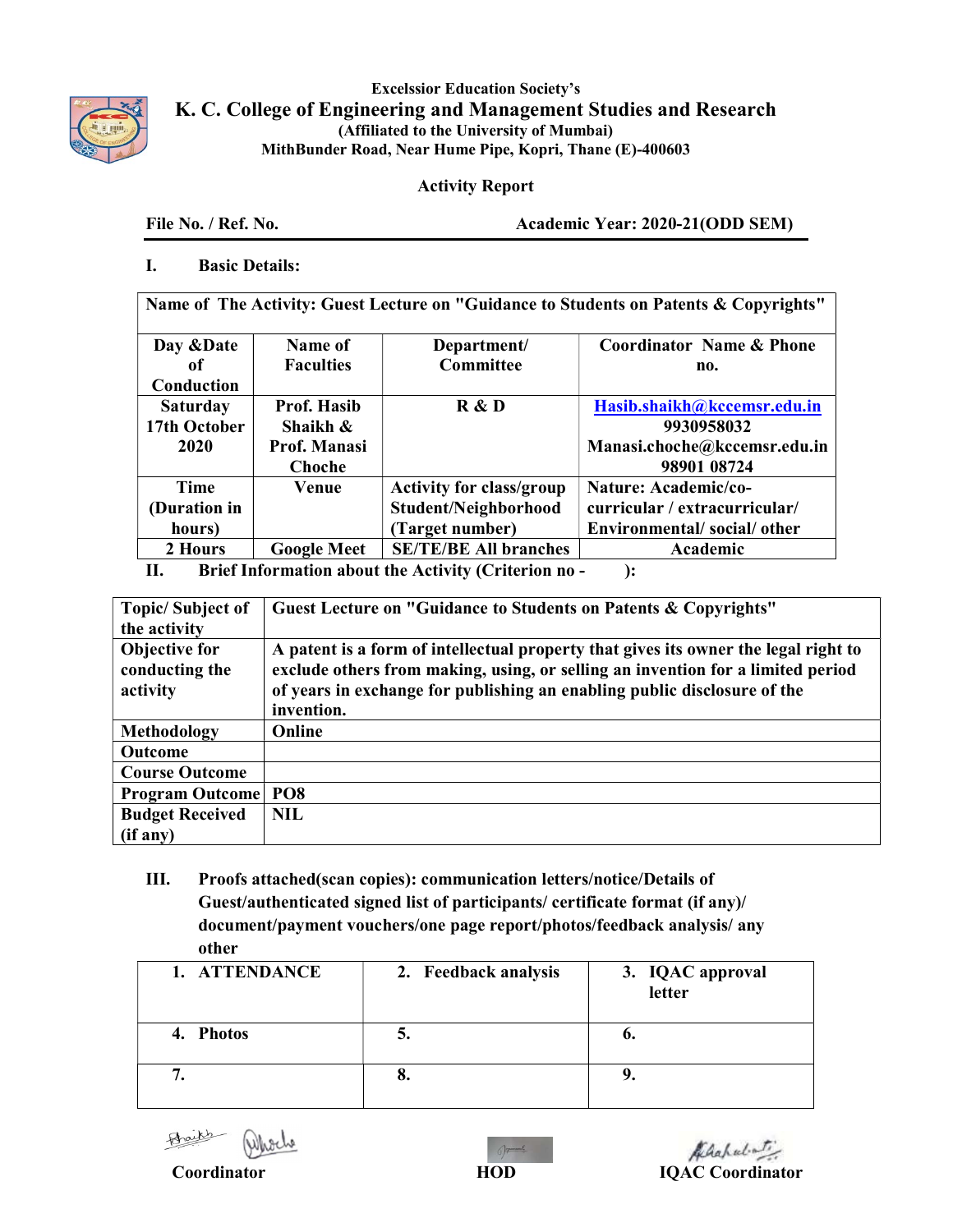

Excelssior Education Society's K. C. College of Engineering and Management Studies and Research (Affiliated to the University of Mumbai) MithBunder Road, Near Hume Pipe, Kopri, Thane (E)-400603

Activity Report

Guest Lecture on "Guidance to Students on Patents & Copyrights"

Class: All branches Date: 17th October 2020 Venue: Google meet Conducted under: R & D Cell Total Attendee: 65

Objective: A patent is a form of intellectual property that gives its owner the legal right to exclude others from making, using, or selling an invention for a limited period of years in exchange for publishing an enabling public disclosure of the invention.

## Activity Report:

Following points were discussed by Dr Mukul and Dr. Pranjal:

A copyright is a collection of rights automatically vested to you once you have created an original work. To understand how these rights can be used or licensed, it is helpful to analogize them to a bundle of sticks, where each stick represents a separate right vested to you as the owner. These rights include the right to reproduce the work, to prepare derivative works, to distribute copies, to perform the work publicly, and to display the work publicly.

The primary goal of the patent law is to encourage innovation and commercialization of technological advances. Patent law incentivizes inventors to publicly disclose their inventions in exchange for certain exclusive rights. A patent protects inventions. These inventions can include new and useful processes, machines, manufactures, compositions of matter as well as improvements to these.